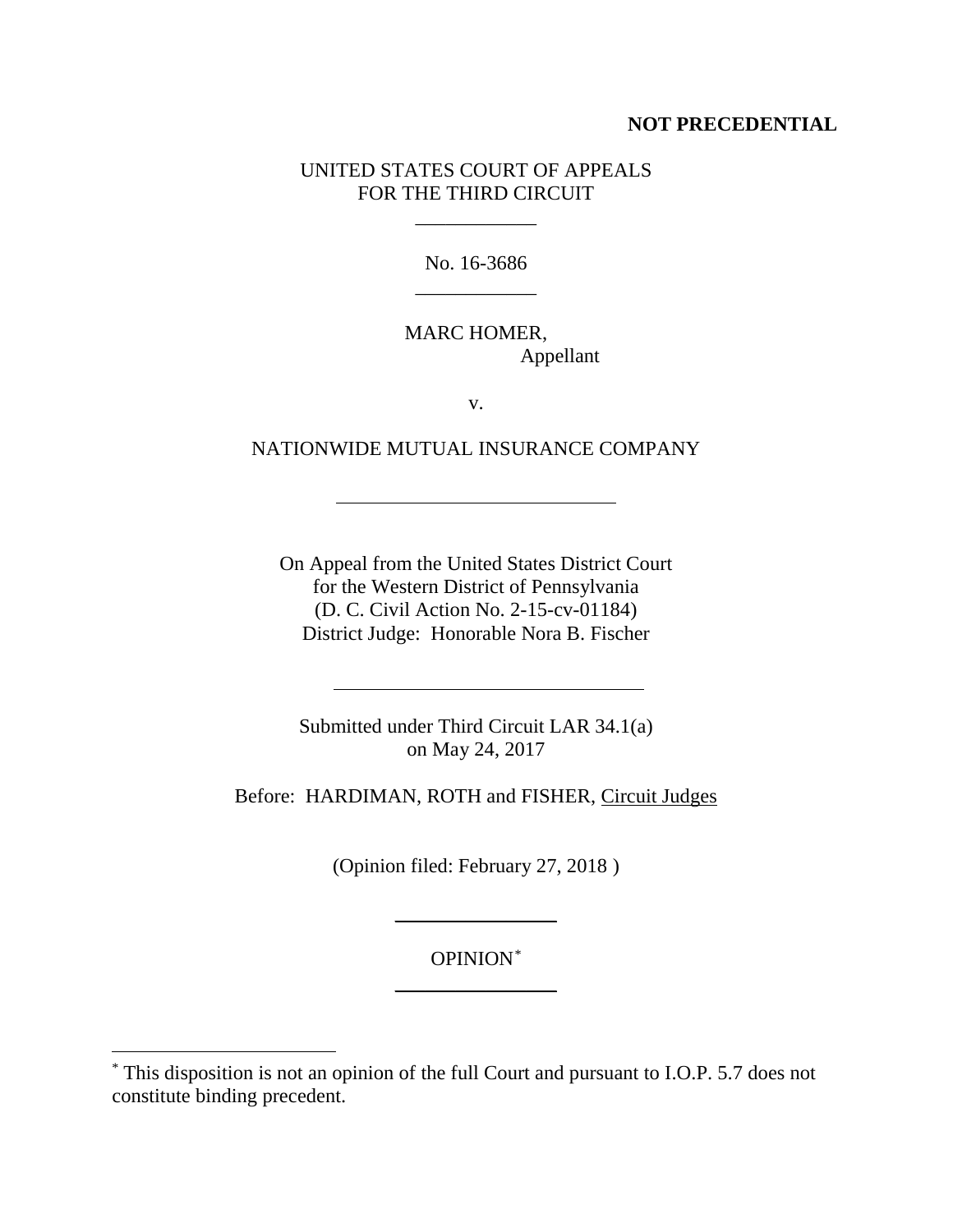#### ROTH, Circuit Judge

Marc Homer brings a claim for bad faith trial conduct against Nationwide Mutual Insurance Company for its introduction and reliance on allegedly biased expert testimony. The District Court dismissed the suit for failure to state a claim. For the following reasons, we will affirm.

#### I.

While driving his mother's car, Marc Homer was struck by a driver who drifted from her lane of travel. Homer sustained numerous injuries as a result of the accident, including a possible brain injury. After settling with the other driver's insurance company for \$24,500.00, Homer sought to collect from Nationwide Mutual Insurance Company under his mother's underinsured motorist policy. Homer sought the policy maximum of \$500,000.00 in underinsured motorist benefits and rejected Nationwide's proposed settlement of \$12,500.00.

A jury trial commenced on May 28, 2015. During the course of the trial, Homer's counsel drafted a Binding High/Low Settlement Agreement. The Agreement specified that "the maximum amount of total underinsured motorist benefits . . . will be \$300,000 and the minimum . . . will be \$100,000."[1](#page-1-0) The Agreement stipulated that Homer dismissed "[a]ll claims for bad faith for acts or omissions occurring prior to the date of the execution of this Agreement" but not any such "occurring after the date of the execution of this [Agreement]."<sup>[2](#page-1-1)</sup> Nationwide signed the Agreement on June 1, 2015.

<span id="page-1-0"></span> $1$  App. 202.

<span id="page-1-1"></span> $2$  App. 202-203.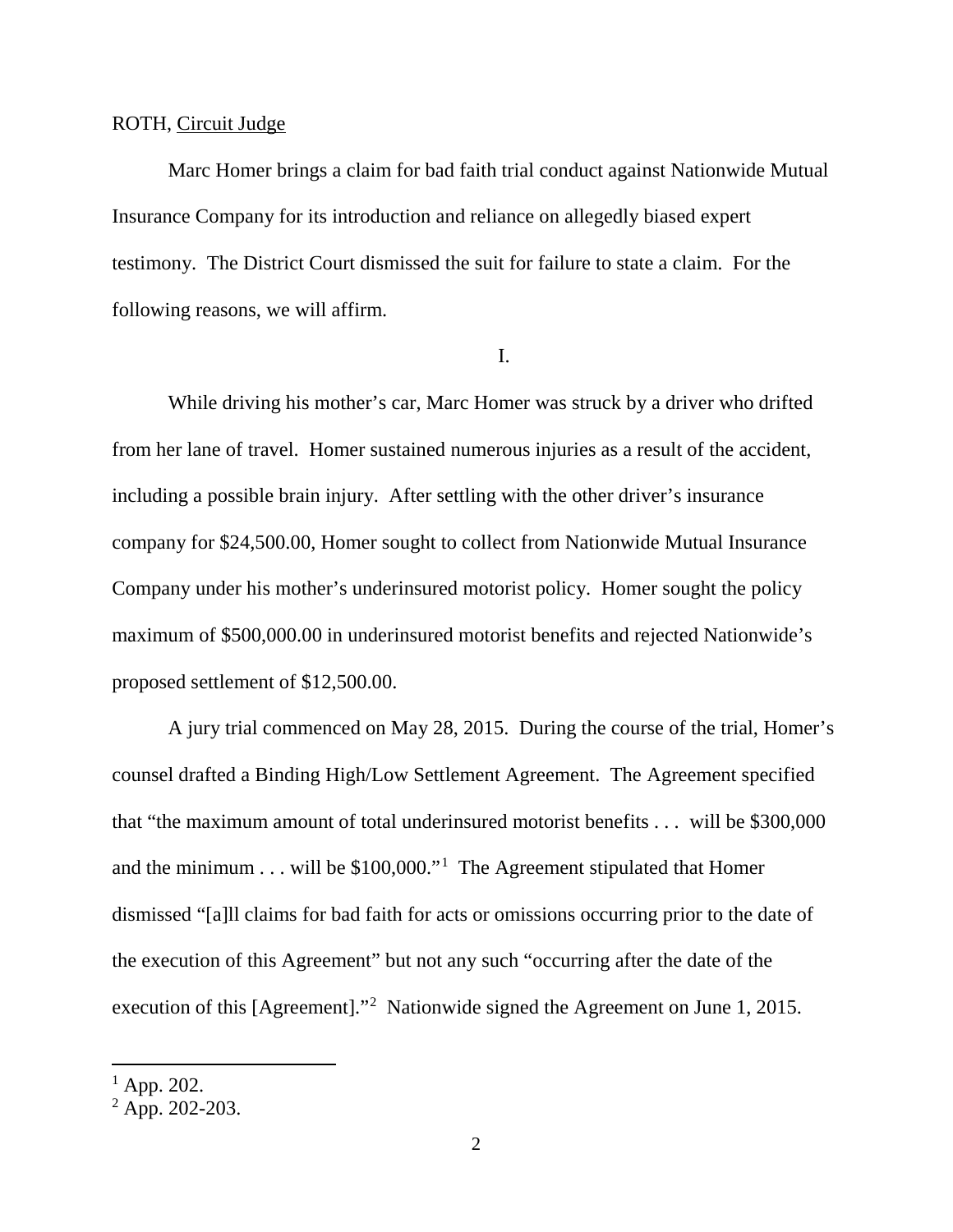On June 1, after the High/Low Agreement was signed, Nationwide introduced the testimony of two expert witnesses regarding Homer's injuries: Dr. Ferraro, a neurosurgeon, and Dr. Petrick, a clinical neuropsychologist. At closing arguments, Nationwide recapped both experts' testimony. The jury awarded Homer \$1.6 million, and Nationwide moved to mold the verdict according to the High/Low Agreement. Because of a dispute over the wording of the request,  $3$  the Court of Common Pleas of Allegheny County denied Nationwide's request but did dismiss with prejudice "[a]ll bad faith claims for defendant's acts or omissions occurring before June 1, 2015[.]"<sup>[4](#page-2-1)</sup>

On September 10, 2015, Homer filed suit in the Western District of Pennsylvania, alleging that Nationwide acted in bad faith on and after the date the Agreement was executed, under 42 Pa. Cons. Stat. § 8371 and the Unfair Trade Practices and Consumer Protection Law (UTPCPL). Homer filed an Amended Complaint on February 8, 2016. Homer alleged that the following acts by Nationwide constituted bad faith: introducing into evidence, and relying on, the biased testimony of Dr. Ferraro and Dr. Petrick; failing to make an honest, intelligent settlement offer; and seeking to have the bad faith claim dismissed with prejudice. Nationwide filed a motion to dismiss.

The District Court looked to other jurisdictions' approach to bad faith claims based on litigation conduct and predicted that the Pennsylvania Supreme Court would

<span id="page-2-0"></span><sup>&</sup>lt;sup>3</sup> Nationwide requested that Homer's bad faith claims be dismissed "as of June 1, 2015," App. 191; Homer instead argued that the Agreement only excluded claims for bad faith "occurring prior to [June 1, 2015]." App. 200.

<span id="page-2-1"></span><sup>4</sup> Plaintiff's Memorandum of Law in Opposition to Nationwide's Motion to Dismiss (No. 2-15-cv-01184, ECF No. 9), at \*4. Nationwide claims that the trial court eventually molded the verdict to \$300,000, and Homer does not seem to contest this.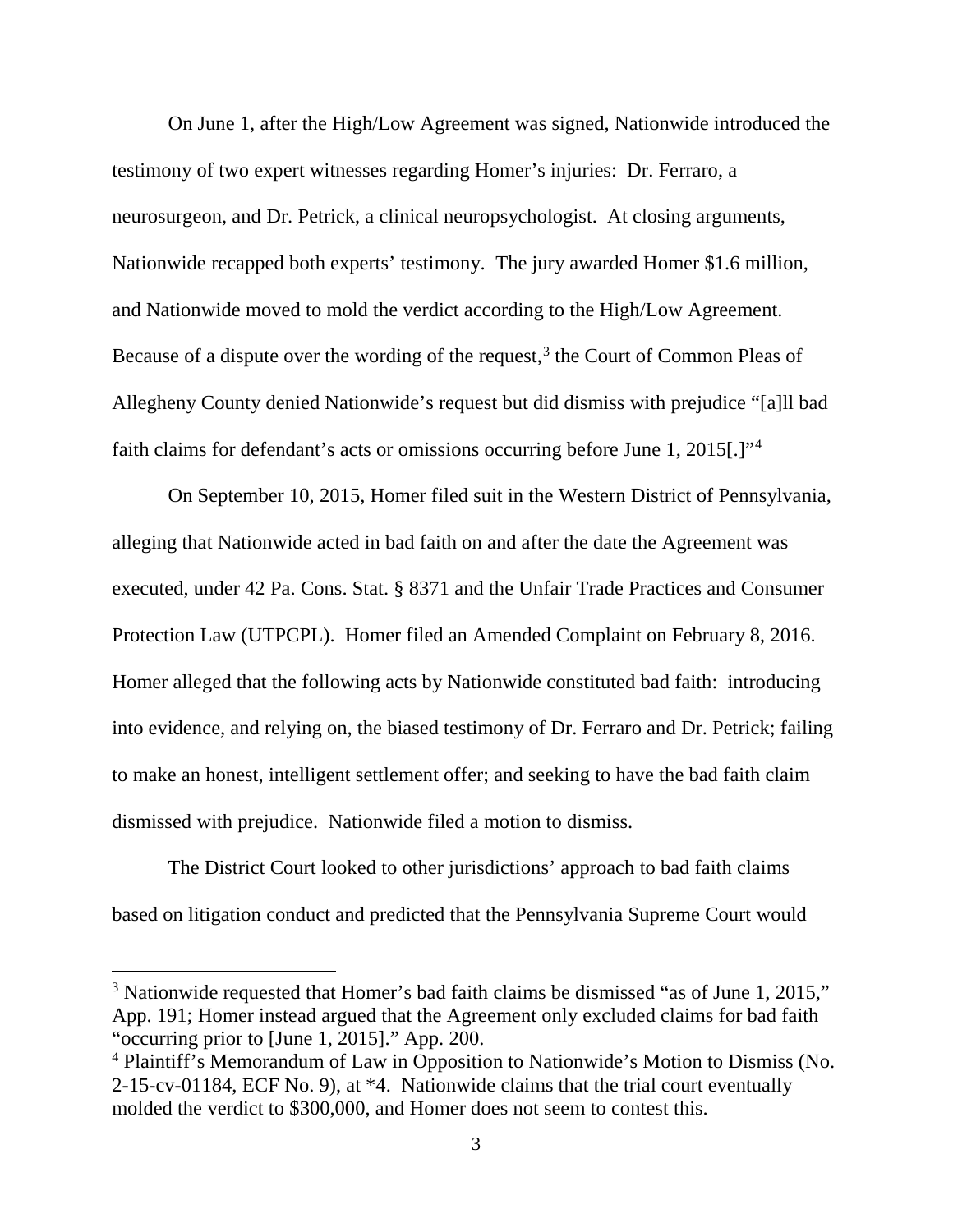allow "evidence of litigation conduct [to] be admissible as evidence of bad faith but only in 'rare cases involving extraordinary facts.'"[5](#page-3-0) Because the facts alleged in Homer's complaint did not constitute such a rare case, the District Court granted Nationwide's motion to dismiss with prejudice on August 26, 2016.

On appeal, Homer raises only two issues regarding his claim under 42 Pa. Cons. Stat. § 8371:<sup>[6](#page-3-1)</sup> First, Homer argues that the District Court erred in concluding that the Pennsylvania Supreme Court permits bad faith claims for litigation conduct only in rare circumstances. Second, Homer argues that even under this more restrictive standard, Nationwide's offering and relying on biased testimony constitute such a rare circumstance.

#### **II.[7](#page-3-2)**

Under 42 Pa. Cons. Stat. § 8371, an insurance company may not act in bad faith toward its insured. While "bad faith" has not been formally defined, the Pennsylvania Superior Court defines it as "any frivolous or unfounded refusal to pay proceeds of a policy[.]"<sup>[8](#page-3-3)</sup> We have held that "a plaintiff must show by clear and convincing evidence

<span id="page-3-0"></span> $5$  App. 266.

<span id="page-3-1"></span><sup>&</sup>lt;sup>6</sup> While Homer originally raised three acts constituting bad faith, on appeal he contests only the allegedly biased testimony.

<span id="page-3-2"></span> $7$  The District Court had jurisdiction under 28 U.S.C. § 1332, and we have jurisdiction over the appeal under 28 U.S.C. § 1291. We exercise plenary review over a grant of a motion to dismiss. Because "a federal court must apply the substantive laws of its forum state in diversity actions," *Lafferty v. St. Riel*, 495 F.3d 72, 76 (3d Cir. 2007), *as amended* (July 19, 2007), *as amended* (Nov. 23, 2007) (citation omitted), we apply Pennsylvania substantive law.

<span id="page-3-3"></span><sup>8</sup> *O'Donnell ex rel. Mitro v. Allstate Ins. Co.*, 734 A.2d 901, 905 (Pa. Super. Ct. 1999).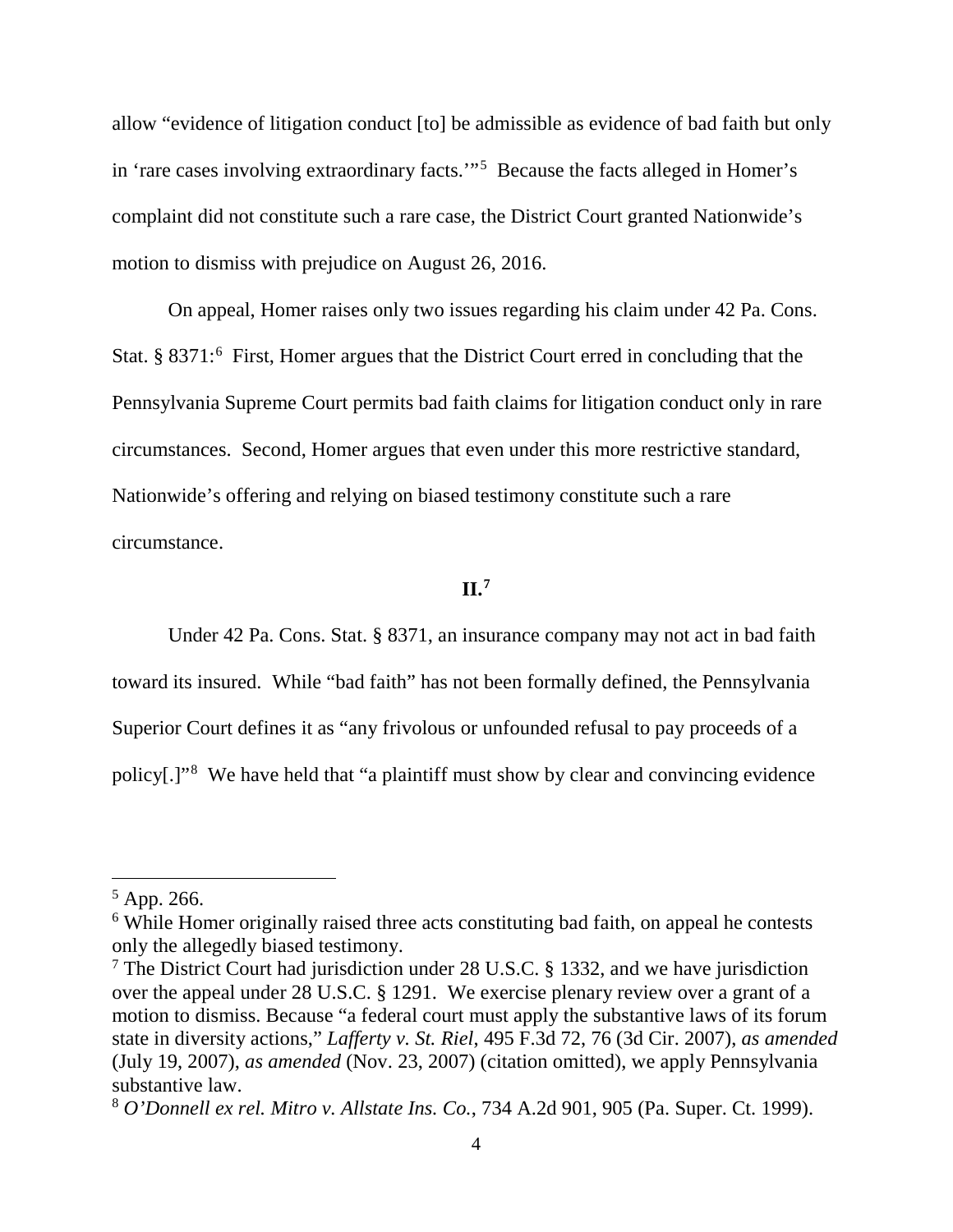that the insurer (1) did not have a reasonable basis for denying benefits under the policy; and (2) knew or recklessly disregarded its lack of reasonable basis in denying the claim."<sup>[9](#page-4-0)</sup>

Although Pennsylvania courts have not yet defined what litigation conduct may constitute "bad faith,"[10](#page-4-1) we need not decide this question here because Homer's allegations do not identify any misconduct, much less bad faith, on Nationwide's part. In analyzing the sufficiency of the factual allegations, we are able to consider the depositions and testimony attached as exhibits to, and relied upon by, the complaint.<sup>11</sup> Because the facts in these materials do not state a claim even if the District Court had applied a more permissive standard, we need not decide whether the District Court correctly predicted that the Pennsylvania Supreme Court would only find bad faith in rare litigation conduct.

The offensive testimony involves two experts: Dr. Ferraro and Dr. Petrick. We address each testimony in turn.

## **A.**

<span id="page-4-1"></span><span id="page-4-0"></span> <sup>9</sup> *W.V. Realty, Inc. v. N. Ins. Co.*, 334 F.3d 306, 312 (3d Cir. 2003) (citation omitted). <sup>10</sup> The Pennsylvania Superior Court has held that litigation conduct can constitute bad faith. *O'Donnell*, 734 A.2d at 906 ("[S]ection 8371 was designed to remedy all instances of bad faith conduct by an insurer, whether occurring before, during or after litigation."). However, neither it nor the Pennsylvania Supreme Court have clarified what litigation conduct qualifies. Both this Court and the Pennsylvania Superior Court have, however, held that pure discovery violations cannot rise to the level of bad faith. *W.V. Realty*, 334 F.3d at 314; *O'Donnell*, 734 A.2d at 908-09. Homer claims that the presentation of biased expert testimony is sufficiently distinguishable from a mere discovery violation that it can constitute bad faith. *See Hollock v. Erie Insurance Exchange,* 842 A.2d 409, 415 (Pa. Super. Ct. 2004) (holding that an insurance company's "intentional attempt to conceal, hide or otherwise cover-up the conduct of [its] employees" may rise to the level of bad faith). We need not reach this question because the facts alleged clearly do not amount to knowing presentation of biased expert testimony.

<span id="page-4-2"></span><sup>11</sup> *Schmidt v. Skolas*, 770 F.3d 241, 249 (3d Cir. 2014).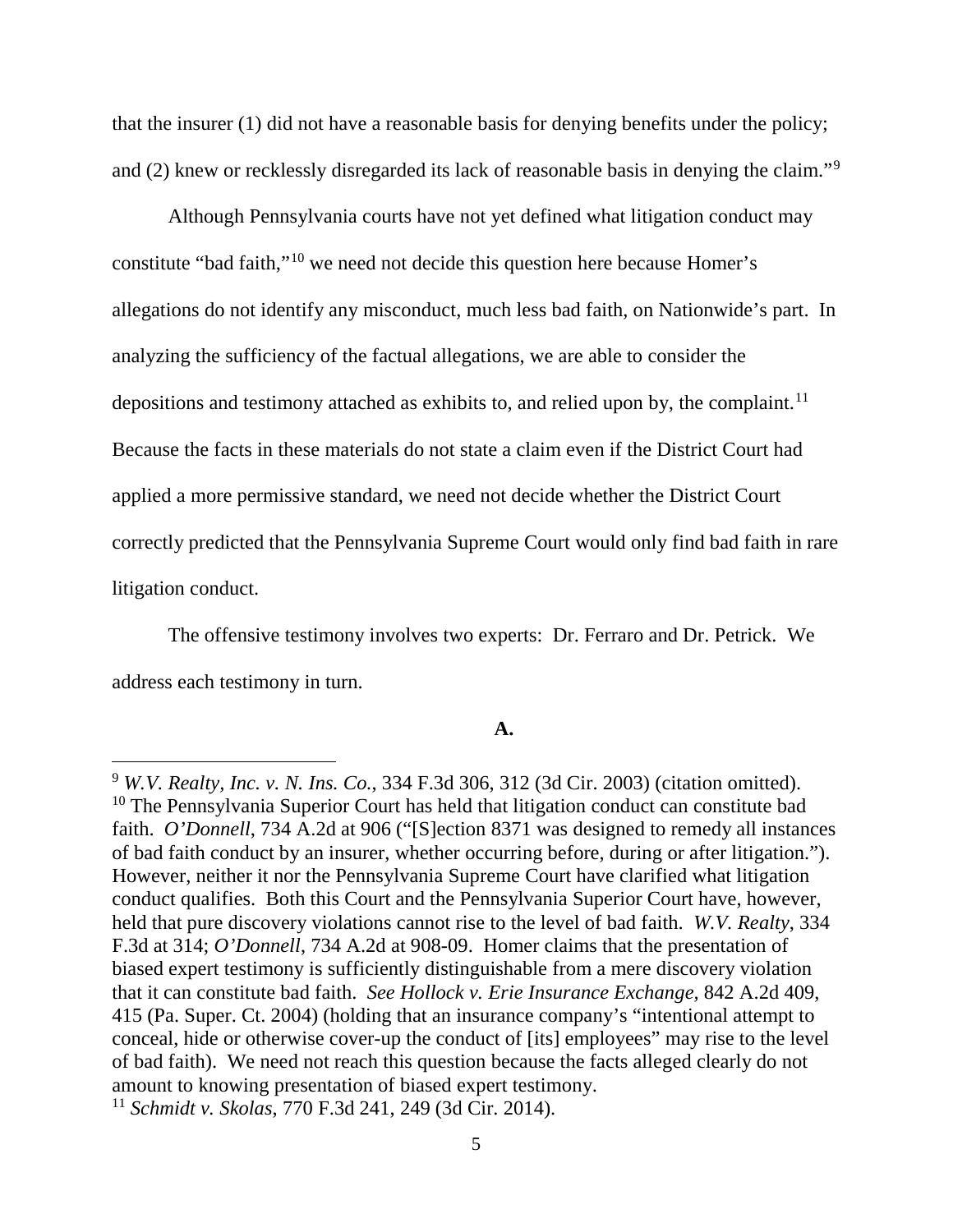Homer alleges that Dr. Ferraro originally diagnosed Plaintiff with cognitive deficits in his expert report and then changed his testimony in his deposition. Both parts of this contention are false; Dr. Ferraro's report was not a diagnosis, and his testimony did not contradict his expert report. In relevant part, Dr. Ferraro's expert report noted that "Mr. Homer's major problem at this time appears to be his cognitive and memory issues. . . . I suspect that [Homer's] difficulty trying to find and maintain a job has to do with his cognitive problems."<sup>12</sup> While Homer alleges that this constitutes a diagnosis of cognitive impairments, the subsequent sentence make clear that it was not. Dr. Ferraro added, "I would recommend he undergo formal neuropsychological testing and evaluation at either a Concussion Clinic or by a psychiatrist."[13](#page-5-1) Dr. Ferraro's deposition testimony reveals a consistent concern and recommendation: While Dr. Ferraro testified that he suspected that Homer's difficulty trying to find and maintain a job had to do with his cognitive problems, he noted that this conclusion was "dependent on the testing. So if the testing comes out and confirms it, I agree."[14](#page-5-2) Accordingly, Dr. Ferraro did not change his testimony between his expert report and deposition.

It is true that on redirect Dr. Ferraro was asked whether the "stuff that [he] mentioned in [his] report . . . is the stuff that Mr. Homer told [him] he was experiencing, correct?"[15](#page-5-3) He responded, "Right. Those are the symptoms he was complaining of, and that's what seemed to be his major complaint and major issues were that, so that's why I

<span id="page-5-0"></span> $12$  App. 108.

<span id="page-5-1"></span> $13$  App. 108.

<span id="page-5-2"></span><sup>&</sup>lt;sup>14</sup> App. 97.

<span id="page-5-3"></span> $15$  App. 101.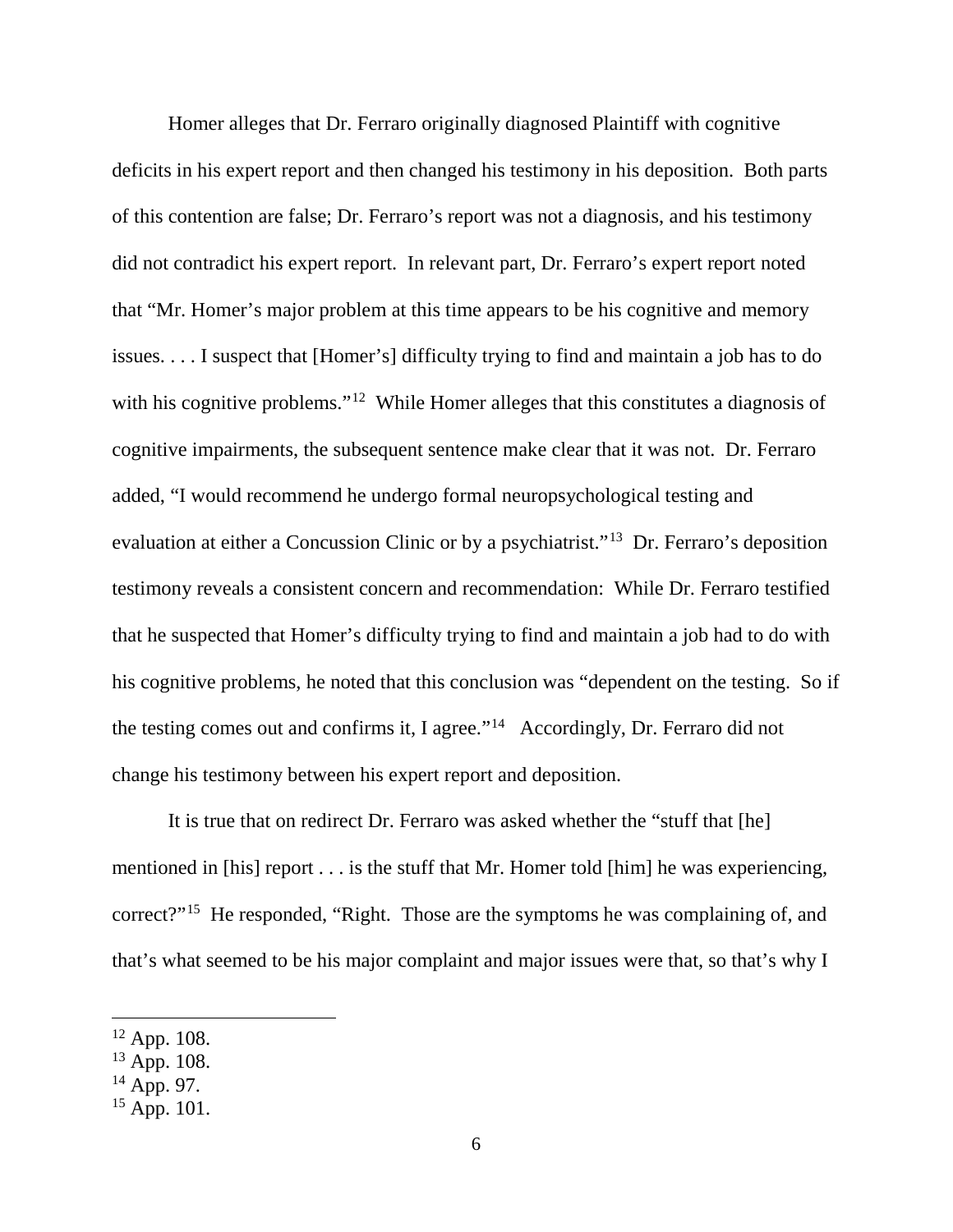said this needed—what needs to be looked into cause this is where he seems to be having his problem."<sup>16</sup> However, because the expert report clearly was not making a formal diagnosis, and both the deposition testimony and expert report recommended further study by a specialist, these statements cannot form the basis of a bad faith claim.

Taken together, the statements in Dr. Ferraro's report and his testimony are clearly not contradictory; accordingly, Nationwide's introduction and reliance on this testimony cannot constitute bad faith.

### **B.**

Similarly, Homer alleges that Nationwide knew that Dr. Petrick was biased because he had a history of giving favorable testimony for whichever side he represented. The complaint refers to testimony in which Homer's attorney presented previous reports that Dr. Petrick did for other clients: sixteen for defendants and one for a plaintiff. In the plaintiff report, Dr. Petrick found that the plaintiff had cognitive deficits three years after his original injury.[17](#page-6-1) Homer claims this is contradictory to statements made in the sixteen defendant reports, specifically that "[t]he acute effects of concussion resolve quickly."[18](#page-6-2) However, upon examination of these seemingly contradictory statements, it is clear that there is no contradiction. Dr. Petrick qualified his statement about the fleeting symptoms of concussions by saying that "[b]y definition, a concussion results in a temporary disruption of cellular function . . . . That's not to say that there could not [be]

<span id="page-6-0"></span> <sup>16</sup> App. 101.

<span id="page-6-2"></span><span id="page-6-1"></span> $17$  Homer alleges that Dr. Petrick also testified that the plaintiff would not return to his premorbid capacity or occupational level of function. App. 37.  $18$  App. 119.